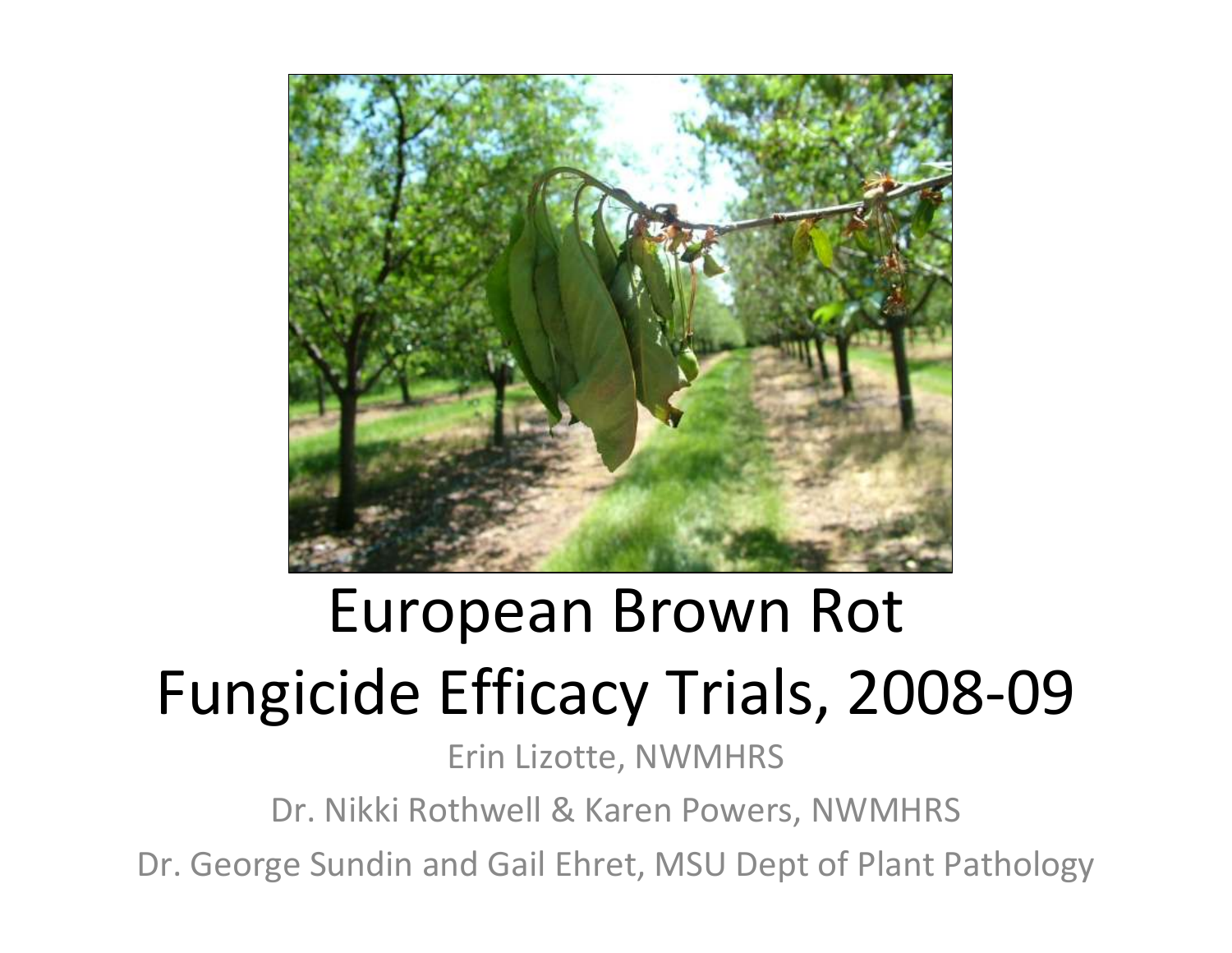- European brown rot is caused by Monilinia laxa
	- Infects tart cherry, specifically Balaton
	- Most common sweet cherry cultivars and Montmorency tart cherry are reasonably resistant

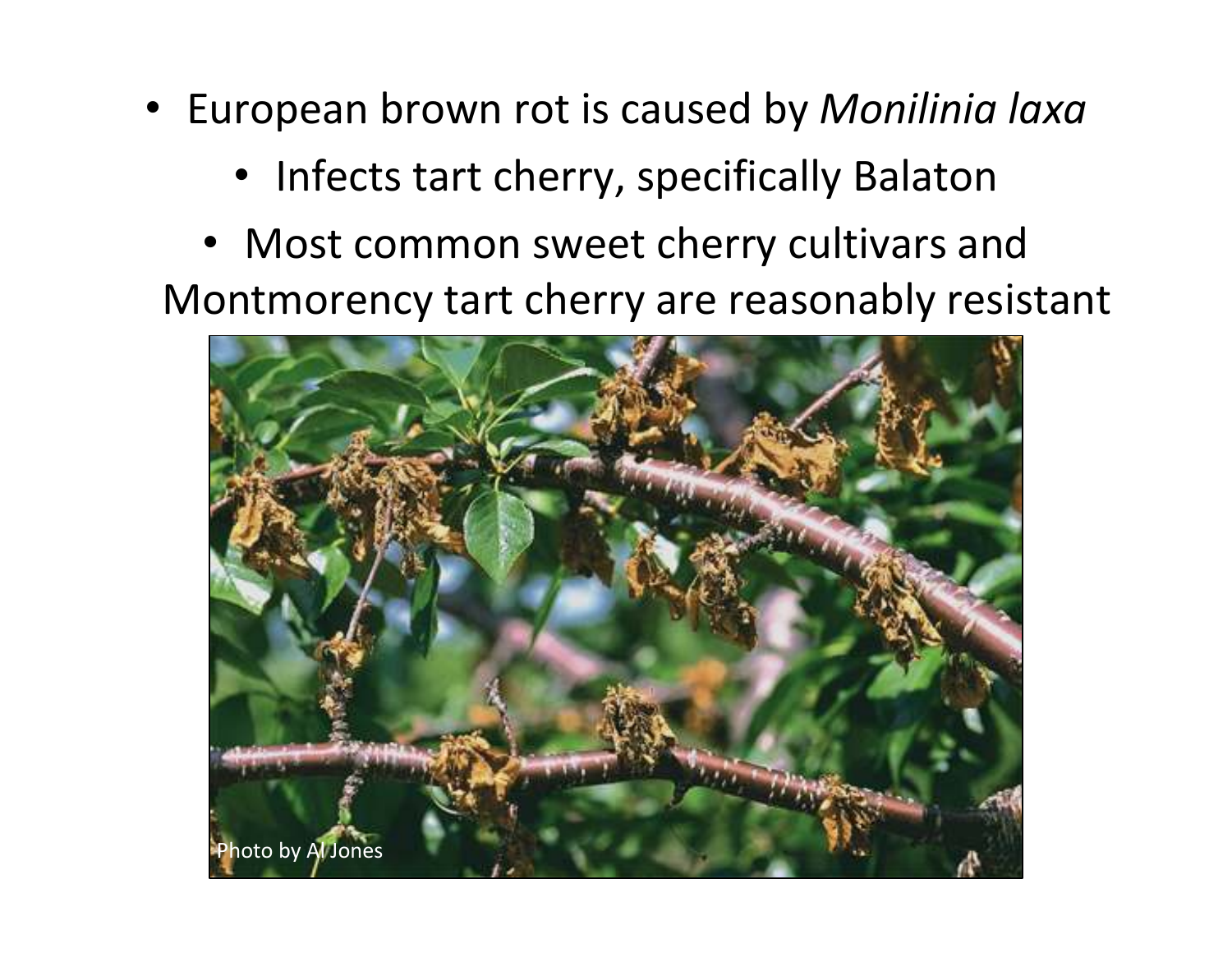

- •• M. laxa damages blossoms and spurs
- • A wetting period of 24 hours + can cause blossom blight
- $\bullet$ Able to grow at 35⁰F
- $\bullet$  Newly infected blossoms turn brown and the fungus sporulates on infected tissue
- • Low temperatures enhance conidial production
- • Conidial germination occurs more readily in free water
- • Systemic infection of the spurs follows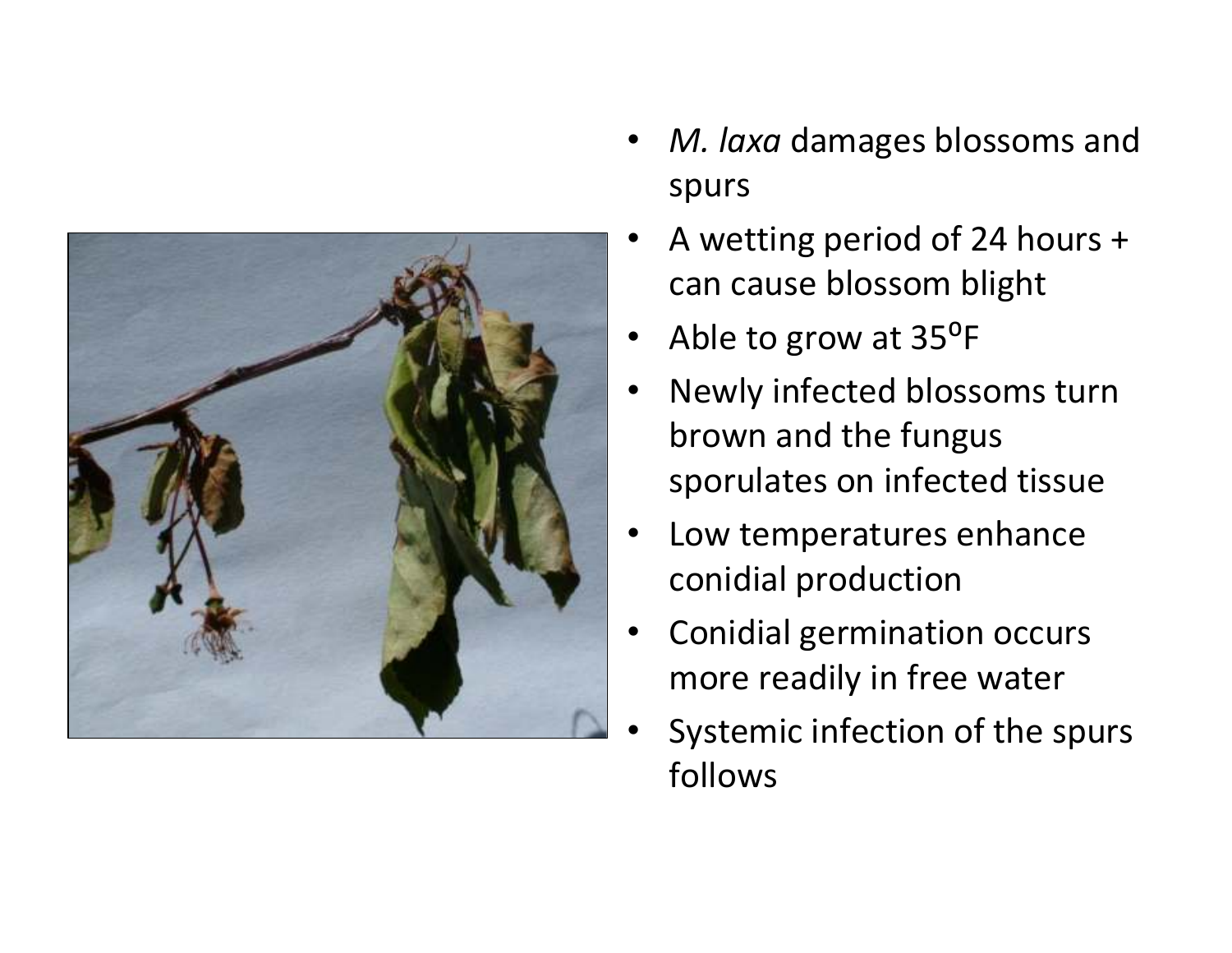- • The systemic infection causes the formation of cankers at the base of the spur (bark removal may be necessary to see canker)
- $\bullet$  The cankers, as well as blossom debris and dead spurs, produce conidia during subsequent seasons

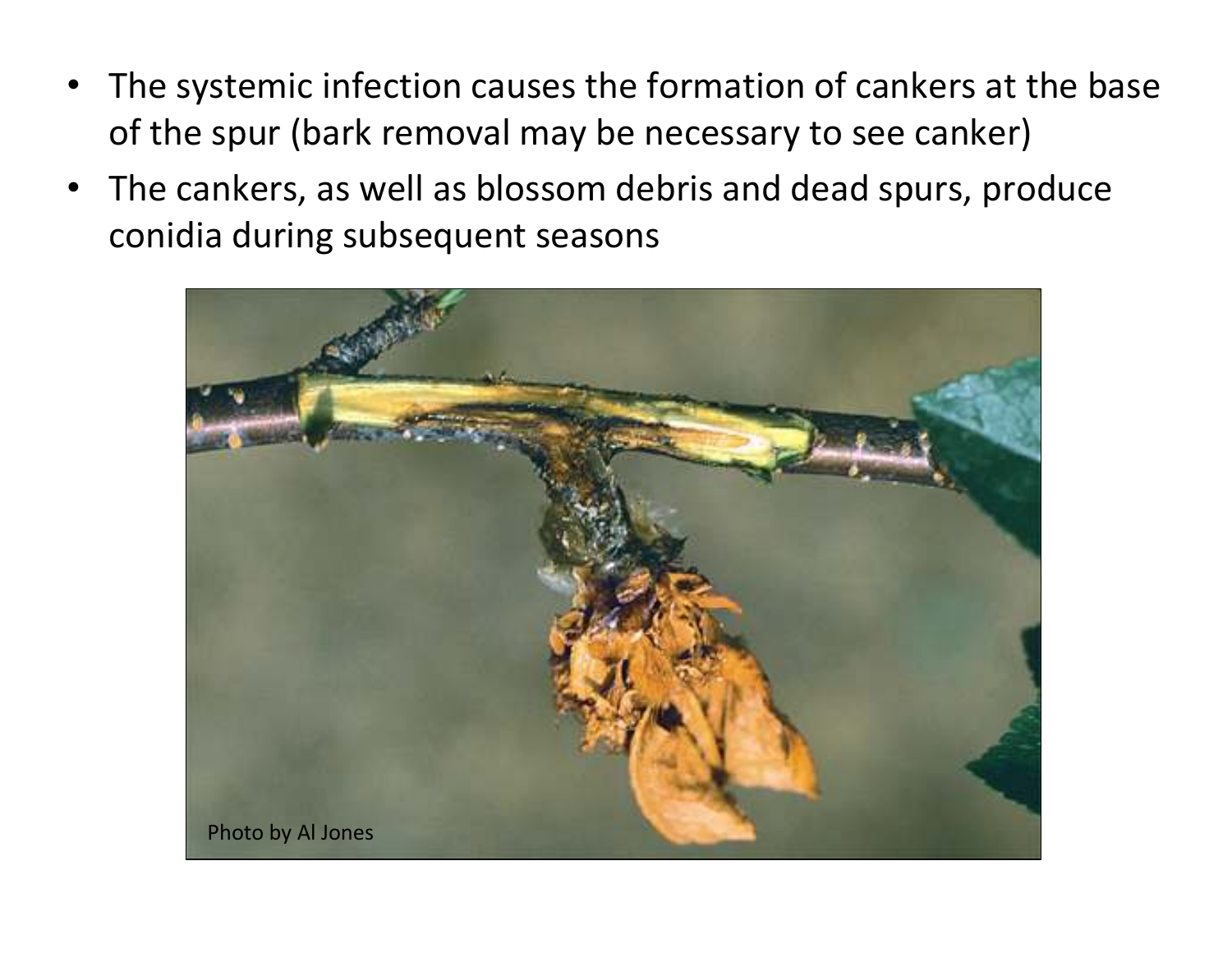## Primary Objective

 Determine if JMS Stylet Oil, sulfur or copper can be utilized tocontrol EBR in organic and conventional production systems

Determine if Vangard can be utilized to control EBR

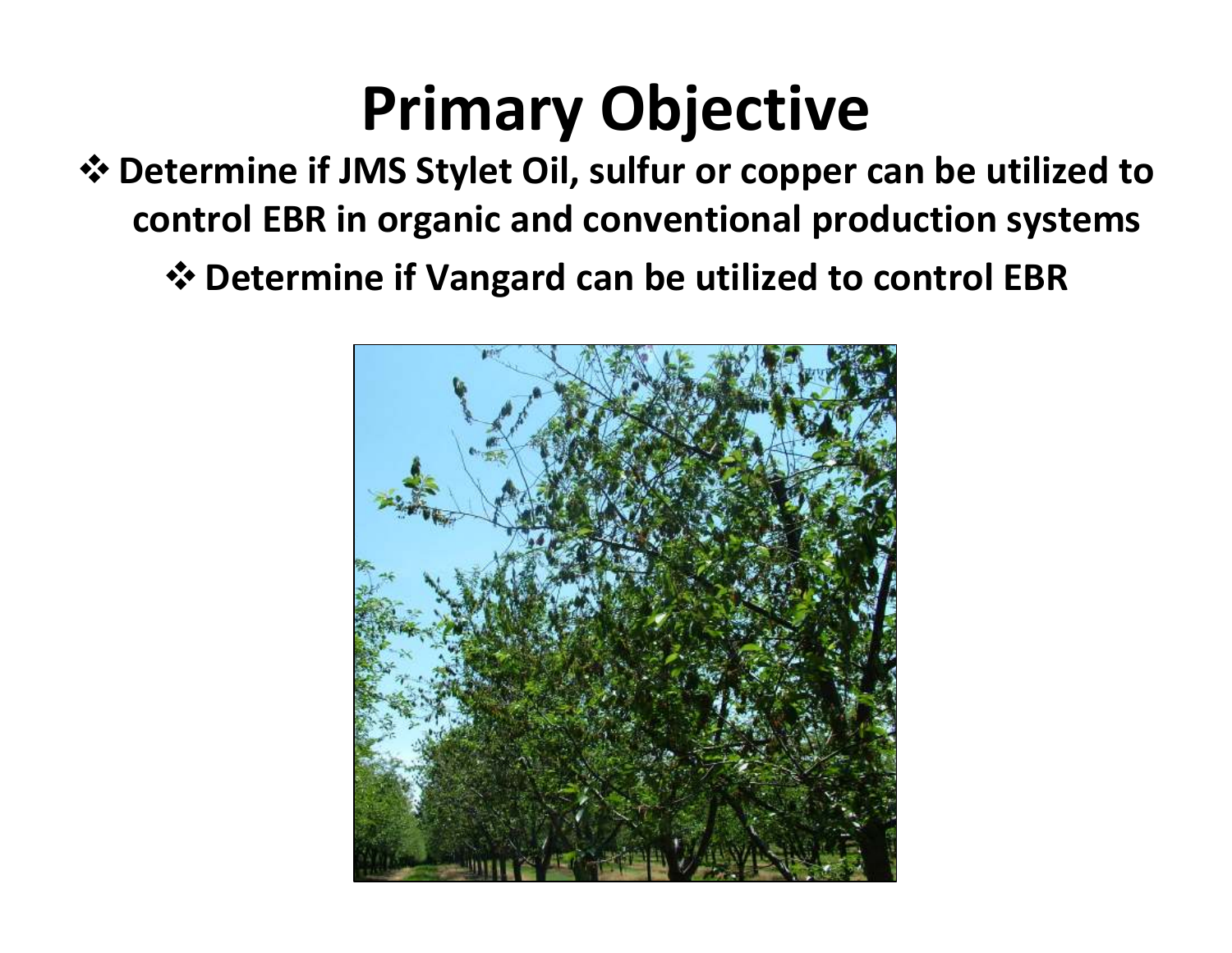# Methods

- • Tested treatments with grower cooperator "A" and at the NWMHRS
- 5-35 tree replicates were treated with the materials under evaluation
- All sites included an UTC as well as Indar, the industry standard
- • 200 shoots per tree (50/quadrant) were evaluated for EBR infection
- Application timing and method varied based on material

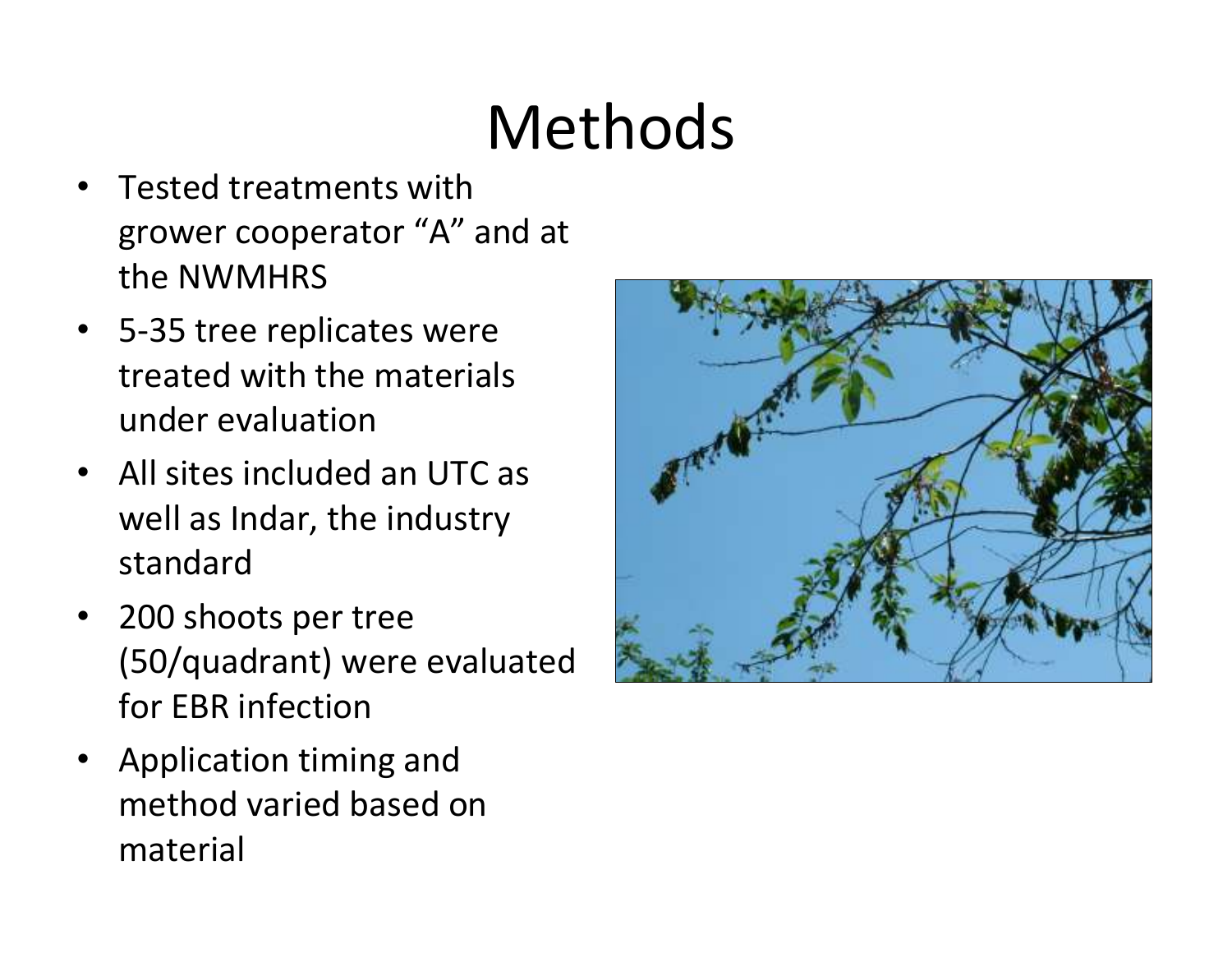

- •Disease pressure was low in 2008
- •Indar was applied once during bloom, ARM
- ARM Vangard/sulfur treatments were applied twice during bloom•
- •A full cover of JMS Stylet Oil and Cu were applied prebloom
- Under these low pressure conditions Vangard + Sulfur performed as well as •Indar and in comparison to the UTC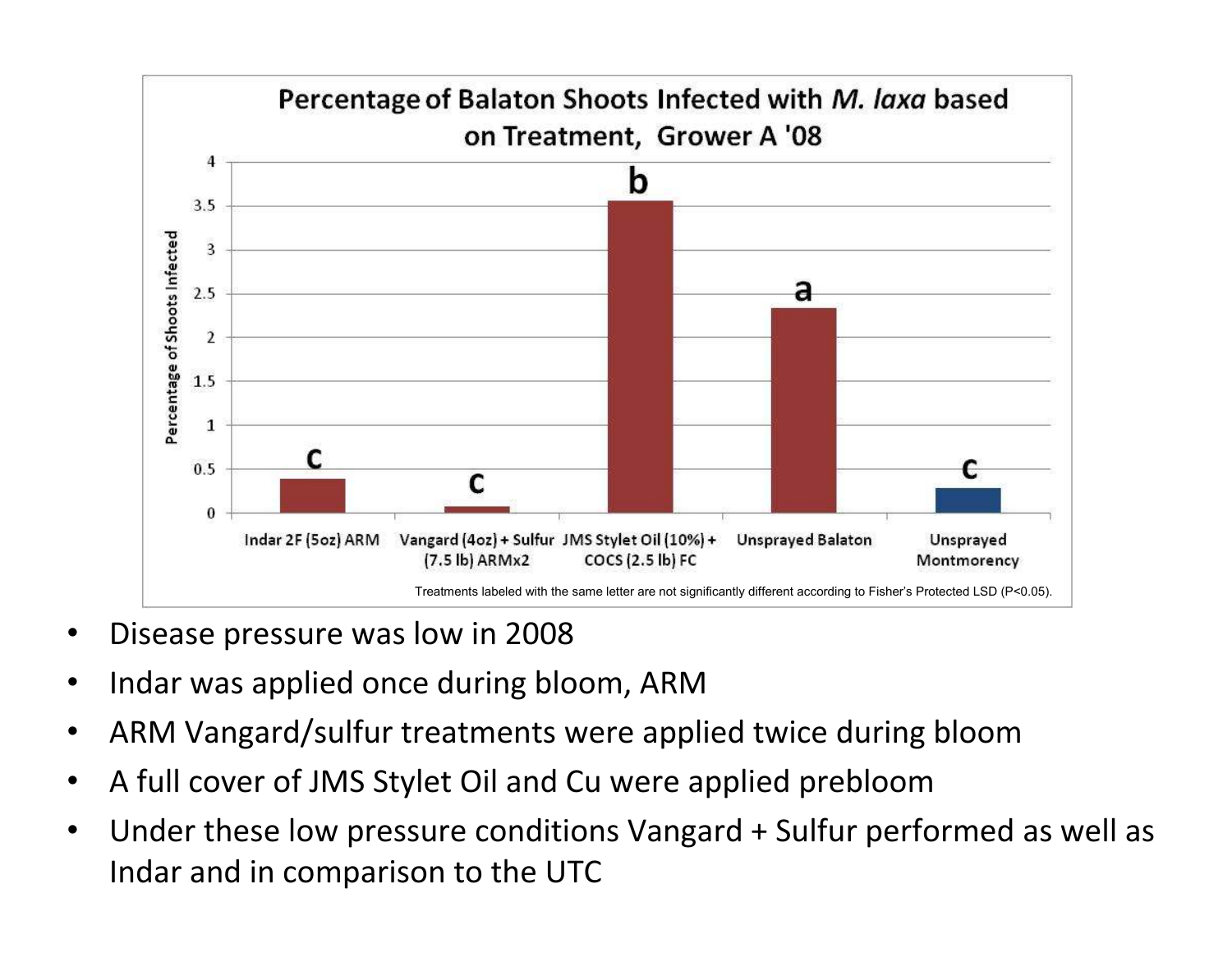

EBR pressure was intense in 2009!

•

- • Methods of application were similar to 2008, except JMS Stylet Oil and COCS were applied during bloom (Approx 50%)
- • Vangard and JMS Stylet Oil/COCS significantly reduced EBR incidence but Indar was the most effective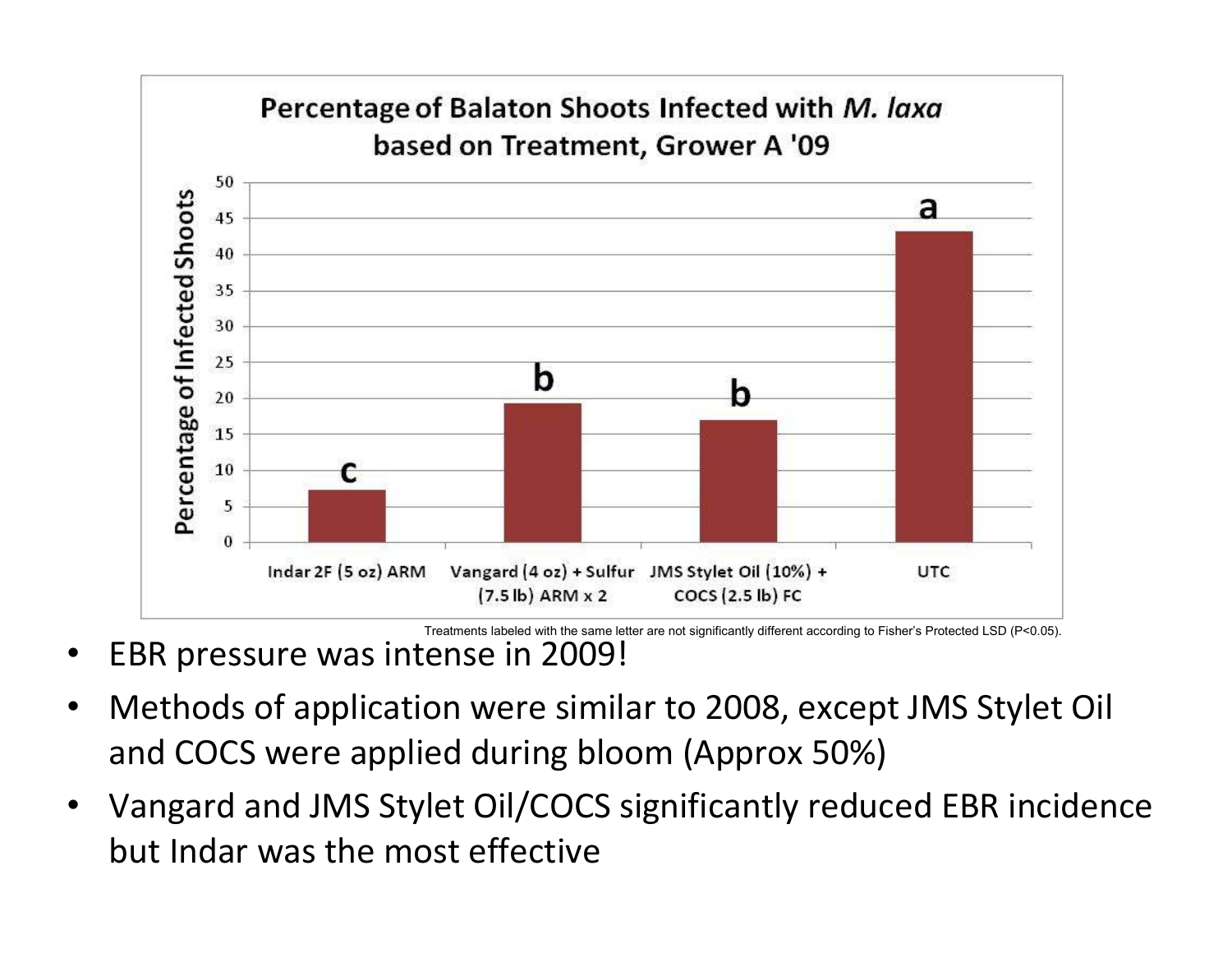

- •Significantly less disease in the Montmorency
- •Indar and Vangard/Sulfur significantly reduced disease
- •JMS Stylet Oil/COCS did not significantly reduce disease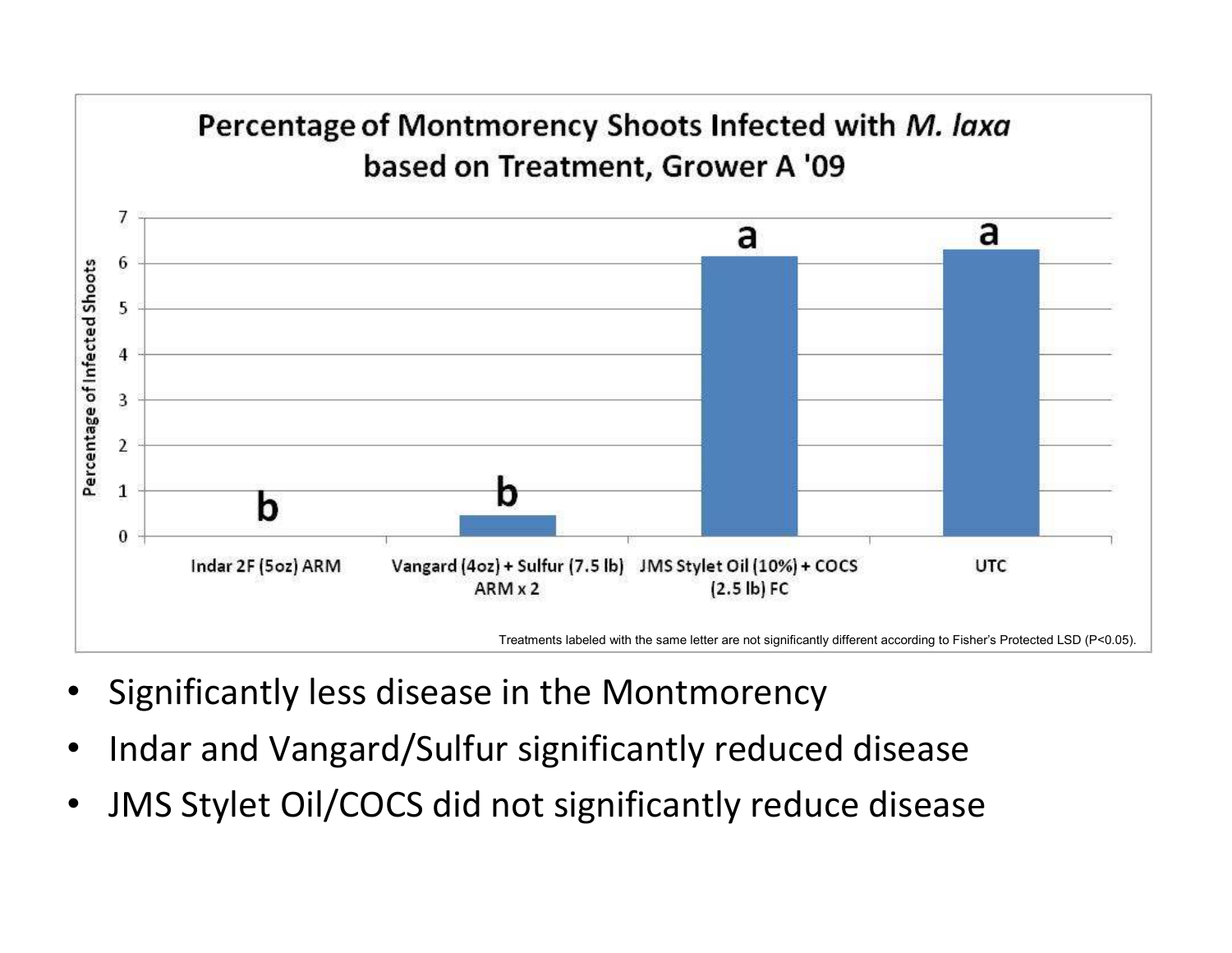

#### Percentage of Balaton Shoots Infected with M. laxa based on Treatment, NWMHRS '09

Treatments labeled with the same letter are not significantly different according to Fisher's Protected LSD (P<0.05).

- •High pressure in 2009
- •Applications were made at bud burst and white bud
- • JMS Stylet Oil performed similarly to the trial Grower A's , reducing disease by ~50%, Copper doesn't appear to contribute
- • Indar did not perform as well but was not applied at the traditional timing (a little too early with no true bloom spray)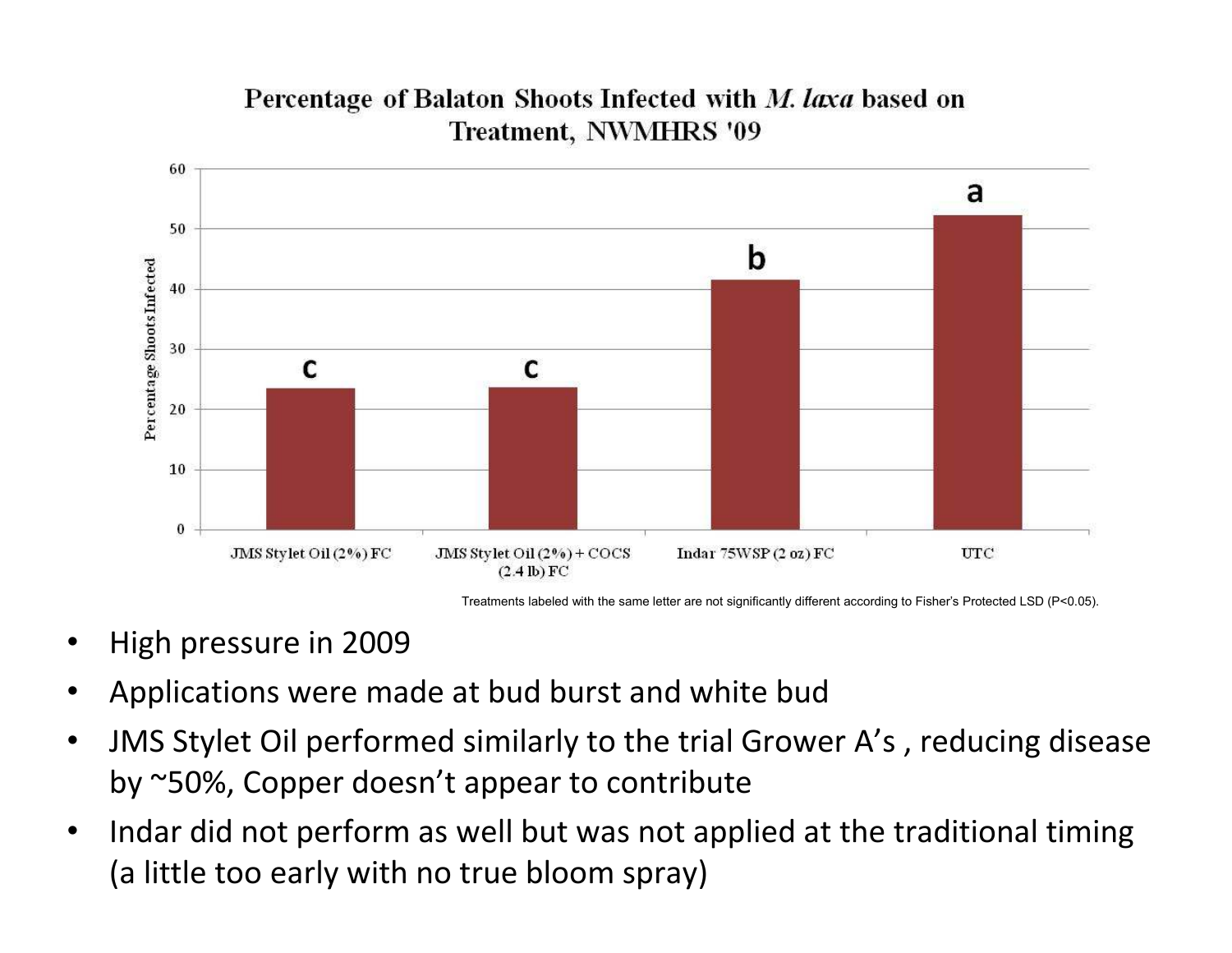## Conclusions

- Indar is still highly effective against EBR if applied at the proper timing (white bud and bloom)
- JMS Stylet Oil can significantly suppress infection and is the only OMRI approved option currently available
- Copper does not appear to affect the efficacy of JMS stylet oil against EBR
- Vangard significantly suppressed infection and shows potential under low pressure
- Further testing of rates, application timing, and efficacy is warranted with JMS Stylet Oil